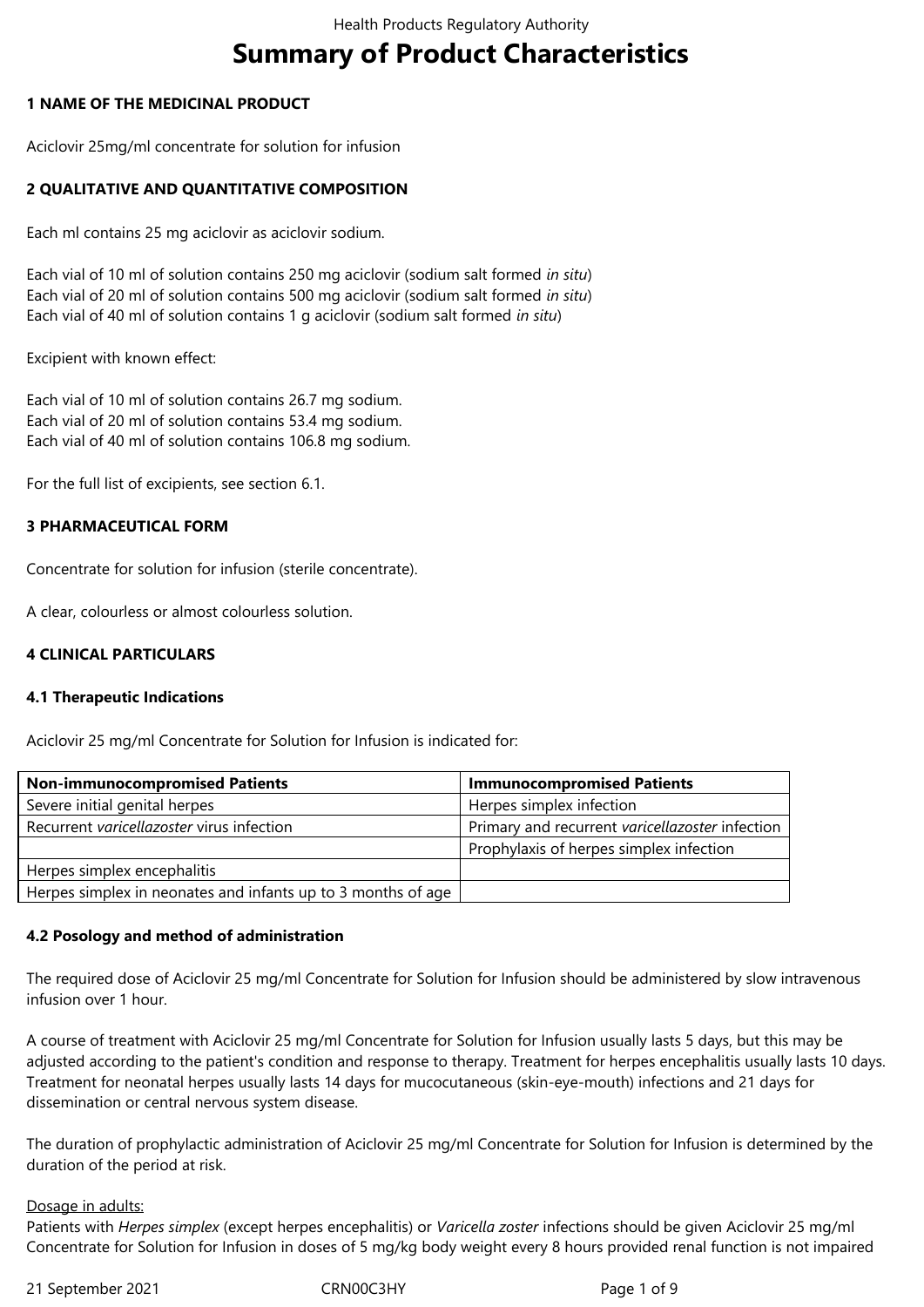Immunocompromised patients with *Varicella zoster* infections or patients with herpes encephalitis should be given Aciclovir 25 mg/ml Concentrate for Solution for Infusion in doses of 10 mg/kg body weight every 8 hours provided renal function is not impaired (see Dosage in renal impairment).

In obese patients dosed with intravenous aciclovir based on their actual body weight, higher plasma concentrations may be obtained (see section 5.2 Pharmacokinetic properties). Consideration should therefore be given to dosage reduction in obese patients and especially in those with renal impairment or the elderly.

## Dosage for Neonates, Infants and Children:

The dose of Aciclovir 25 mg/ml Concentrate for Solution for Infusion for infants and children aged between 3 months and 12 years is calculated on the basis of body surface area.

Infants 3 months of age and older and children with herpes simplex (except herpes simplex encephalitis) or *varicellazoster* infections should be given Aciclovir 25 mg/ml Concentrate for Solution for Infusion in doses of 250 mg per square meter of body surface area every 8 hours if renal function is not impaired.

In immunocompromised infants aged 3 months and older and children with *varicellazoster* infections or infants and children with herpes encephalitis, Aciclovir 25 mg/ml Concentrate for Solution for Infusion should be given in doses of 500 mg per square meter of body surface area every 8 hours if renal function is not impaired.

The dosage of Aciclovir 25 mg/ml Concentrate for Solution for Infusion in neonates and infants up to 3 months of age is calculated on the basis of body weight.

The recommended regimen for treatment for known or suspected neonatal herpes is aciclovir 20 mg/kg body weight intravenous (IV) every 8 hours for 21 days for disseminated and CNS disease, or for 14 days for disease limited to the skin and mucous membranes. Patients with impaired renal function require an appropriately modified dose, according to the degree of impairment (see Renal impairment).

## Dosage in the elderly:

The possibility of renal impairment in the elderly must be considered and the dosage should be adjusted accordingly (see Renal impairment). Adequate hydration should be maintained.

#### Renal impairment:

Caution is advised when administering aciclovir IV for infusion to patients with impaired renal function. Adequate hydration should be maintained.

Dosage adjustment for patients with renal impairment is based on creatinine clearance, in units of mL/min for adults and adolescents and in units of mL/min/1.73  $m^2$  for infants and children less than 13 years of age.

The following adjustments in dosage are suggested:

Table 1: Dosage adjustments for IV aciclovir in adults and adolescents with renal impairment for treatment of Herpes Simplex virus infections*.*

| Creatinine Clearance      | Dosage                                                                                         |  |  |
|---------------------------|------------------------------------------------------------------------------------------------|--|--|
| 25 to 50 mL/min           | The recommended dose (5 or 10 mg/kg body weight) should be given every 12 hours.               |  |  |
| 10 to 25 mL/min           | The recommended dose (5 or 10 mg/kg body weight) should be given every 24 hours.               |  |  |
| 0 (anuric) to 10 mL/min   | In patients receiving continuous ambulatory peritoneal dialysis (CAPD) the recommended dose (5 |  |  |
|                           | or 10 mg/kg body weight) should be halved and administered every 24 hours.                     |  |  |
|                           | In patients receiving haemodialysis, the recommended dose (5 or 10 mg/kg bodyweight) should    |  |  |
| Patients on haemodialysis | be halved and administered every 24 hours and after dialysis.                                  |  |  |

Table 2: Dosage adjustments for IV aciclovir in neonates, infants and children less than 13 years of age with renal impairment for treatment of Herpes Simplex virus infections.

21 September 2021 CRN00C3HY Page 2 of 9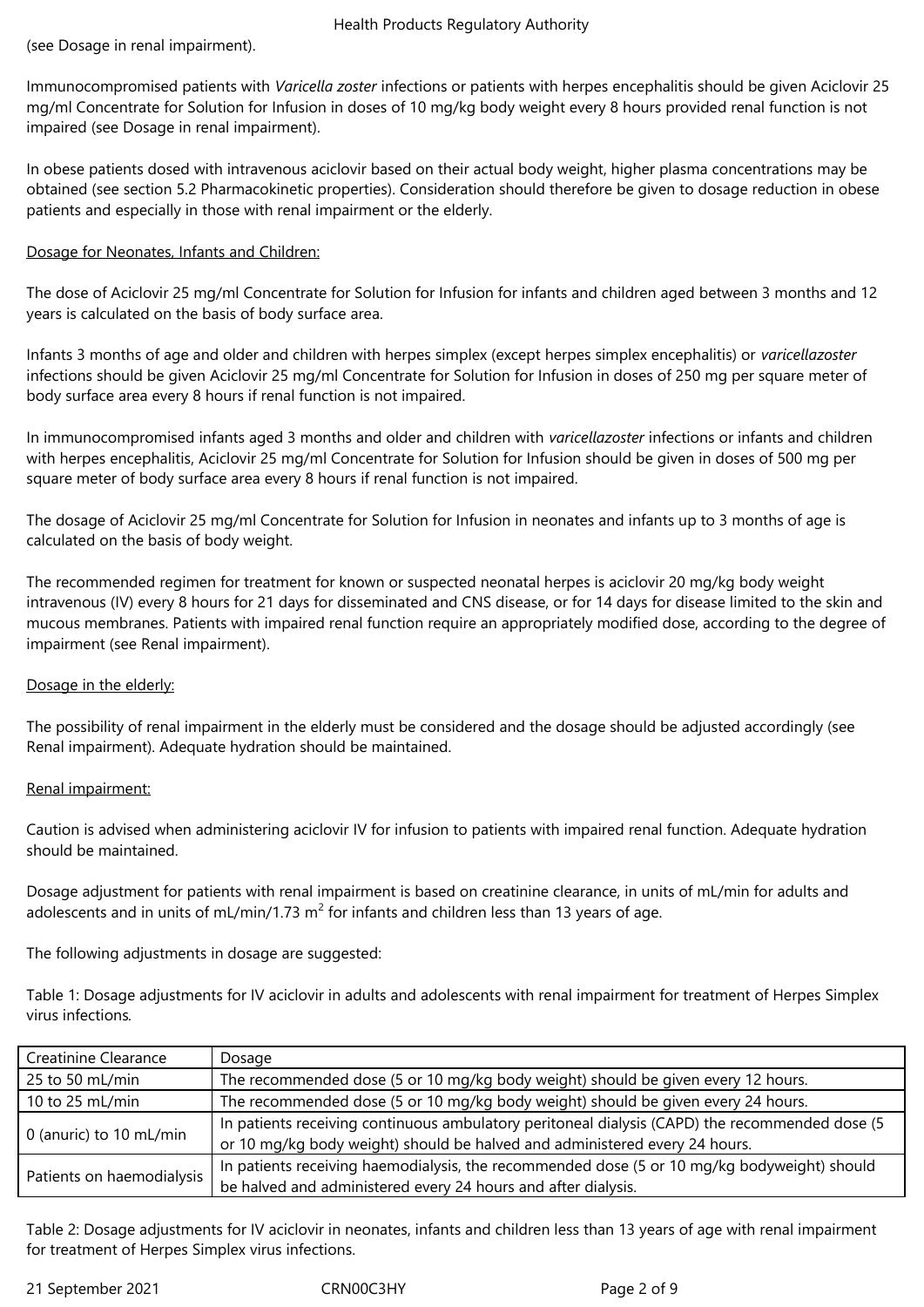| <b>Creatinine Clearance</b>                 | Dosage                                                                                             |  |  |
|---------------------------------------------|----------------------------------------------------------------------------------------------------|--|--|
| 25 to 50 mL/min/1.73 m <sup>2</sup>         | The recommended dose (250 or 500 mg/m <sup>2</sup> body surface area or 20 mg/kg body weight)      |  |  |
|                                             | should be given every 12 hours.                                                                    |  |  |
| 10 to 25 mL/min/1.73 m <sup>2</sup>         | The recommended dose (250 or 500 mg/m <sup>2</sup> body surface area or 20 mg/kg body weight)      |  |  |
|                                             | should be given every 24 hours.                                                                    |  |  |
|                                             | In patients receiving continuous ambulatory peritoneal dialysis (CAPD) the recommended             |  |  |
| 0 (anuric) to 10 mL/min/1.73 m <sup>2</sup> | dose (250 or 500 mg/m <sup>2</sup> body surface area or 20 mg/kg body weight) should be halved and |  |  |
|                                             | administered every 24 hours.                                                                       |  |  |
|                                             | In patients receiving haemodialysis, the recommended dose (250 or 500 mg/ $m^2$ body               |  |  |
| Patients on haemodialysis                   | surface area or 20 mg/kg body weight) should be halved and administered every 24 hours             |  |  |
|                                             | and after dialysis.                                                                                |  |  |

#### Method of administration

The required dose of Aciclovir 25 mg/ml Concentrate for Solution for Infusion should be administered by slow intravenous infusion over a one-hour period and adequate hydration should be established.

Aciclovir 25 mg/ml Concentrate for Solution for Infusion may be administered by a controlled-rate infusion pump.

Refer to section 6.6 for instructions on use, preparation and handling.

#### **4.3 Contraindications**

Aciclovir 25 mg/ml Concentrate for Solution for Infusion is contraindicated in patients known to be hypersensitive to aciclovir and valaciclovir or to any of the excipients as listed in section 6.1.

#### **4.4 Special warnings and precautions for use**

Solutions of aciclovir are alkaline (pH of approximately 11) and intended for intravenous infusion only and should not be used by any other route.

Contact with eyes or unprotected skin should be avoided.

Although the aqueous solubility of aciclovir exceeds 100 mg/ml, precipitation of aciclovir crystals in renal tubules and the consequent renal tubular damage can occur if the maximum solubility of free aciclovir (2.5 mg/ml at 37°C in water) is exceeded. Infusions of aciclovir must be given over a period of at least one hour in order to avoid renal tubular damage. Rapid or bolus injection should be avoided. Aciclovir infusions must be accompanied by adequate hydration. Since maximum urine concentration occurs within the first few hours following infusion particular attention should be given to establish sufficient urine flow during that period. Concomitant use of other nephrotoxic drugs, pre-existing renal disease and dehydration increase the risk of further renal impairment by aciclovir.

#### Use in patients with renal impairment and in elderly patients:

Aciclovir is eliminated by renal clearance, therefore the dose must be adjusted in patients with renal impairment (see section 4.2).

Elderly patients are likely to have reduced renal function and therefore the need for dose adjustment must be considered in this group of patients. Both elderly patients and patients with renal impairment are at increased risk of developing neurological side effects and should be closely monitored for evidence of these effects. In the reported cases, these reactions were generally reversible on discontinuation of treatment (see section 4.8).

Prolonged or repeated courses of aciclovir in severely immune-compromised individuals may result in the selection of virus strains with reduced sensitivity, which may not respond to continued aciclovir treatment (see section 5.1).

In patients receiving aciclovir IV for infusion at higher doses (e.g. for herpes encephalitis), specific care regarding renal function should be taken, particularly when patients are dehydrated or have any renal impairment. Reconstituted Aciclovir 25 mg/ml Concentrate for Solution for Infusion has a pH of approximately 11 and should not be administered by mouth.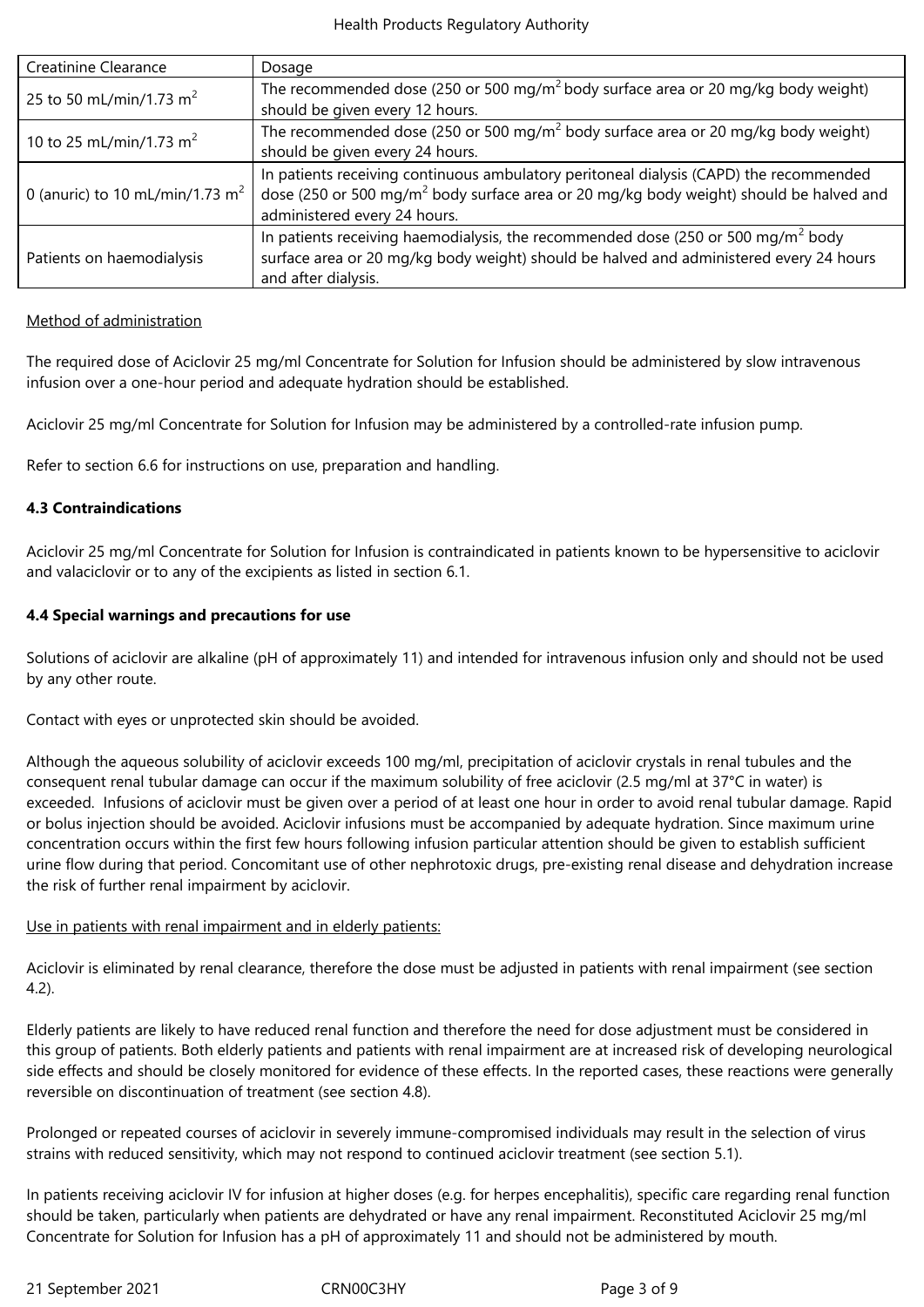Each vial of 10 ml of solution contains 26.7 mg sodium equivalent to 1.34% of the WHO maximum recommended daily intake (RDI) of 2 g sodium for an adult.

Each vial of 20 ml of solution contains 53.4 mg sodium equivalent to 2.67% of the WHO maximum recommended daily intake (RDI) of 2 g sodium for an adult.

Each vial of 40 ml of solution contains 106.8 mg sodium equivalent to 5.34% of the WHO maximum recommended daily intake (RDI) of 2 g sodium for an adult.

This medicinal product may be further diluted with sodium‑containing solutions (see section 6.6) and this should be considered in relation to the total sodium from all sources that will be administered to the patient.

## **4.5 Interaction with other medicinal products and other forms of interactions**

Aciclovir is eliminated primarily unchanged in the urine via active renal tubular secretion. Any drugs administered concurrently that compete with this mechanism may increase aciclovir plasma concentrations. **Probenecid** and **cimetidine** increase the AUC of aciclovir by this mechanism, and reduce aciclovir renal clearance. However no dosage adjustment is necessary because of the wide therapeutic index of aciclovir.

In patients receiving IV aciclovir, caution is required during concurrent administration with drugs which compete with aciclovir for elimination, because of the potential for increased plasma levels of one or both drugs or their metabolites. Increases in plasma AUCs of aciclovir and of the inactive metabolite of **mycophenolate mofetil**, an immunosuppressant agent used in transplant patients have been shown when the drugs are coadministered.

If lithium is administered concurrently with high dose intravenous aciclovir, the lithium serum concentration should be closely monitored because of the risk of lithium toxicity and a reduced lithium dose may be needed.

When aciclovir isadministered concomitantly with theophylline*,* close monitoring of theophylline concentrations and possible theophylline dose reduction is recommended. A study has shown that when theophylline was given as single 320 mg doses before and with the sixth dose of aciclovir 800 mg five times daily for 2 days, the AUC of the theophylline was increased by 45% (from 189.9 to 274.9 micrograms.h/ml) and the total body clearance was reduced by 30%.

Care is also required (with monitoring for changes in renal function) if administering intravenous Aciclovir 25 mg/ml Concentrate for Solution for Infusion with drugs which affect other aspects of renal physiology (e,g., **cyclosporin, tacrolimus**).

#### **4.6 Fertility, pregnancy and lactation**

#### **Pregnancy**

A moderate amount of data on pregnant women (between 300-1,000 pregnancy outcomes, mostly orally given) indicate no malformative nor feto/neonatal toxicity. Animal studies do not indicate reproductive toxicity (see section 5.3).

The use of Aciclovir 25 mg/ml Concentrate for Solution for Infusion may be considered during pregnancy, if necessary.

#### Breast-feeding

Aciclovir is excreted in human milk, caution is therefore advised if aciclovir is to be administered to a nursing woman. It is unlikely that therapeutic doses of aciclovir have effects on the breastfed newborns/infants. Aciclovir may be considered for use during breast-feeding.

#### Fertility

There is no information on the effect of aciclovir on human female fertility. No effects were shown on male fertility. Animal studies do not show effects on fertility at relevant doses (see section 5.3).

#### **4.7 Effects on ability to drive and use machines**

Aciclovir 25 mg/ml Concentrate for Solution for Infusion is generally used in an in-patient hospital population and information on ability to drive and operate machinery is not available. There have been no studies to investigate the effect of Aciclovir 25 mg/ml Concentrate for Solution for Infusion on driving performance or the ability to operate machinery.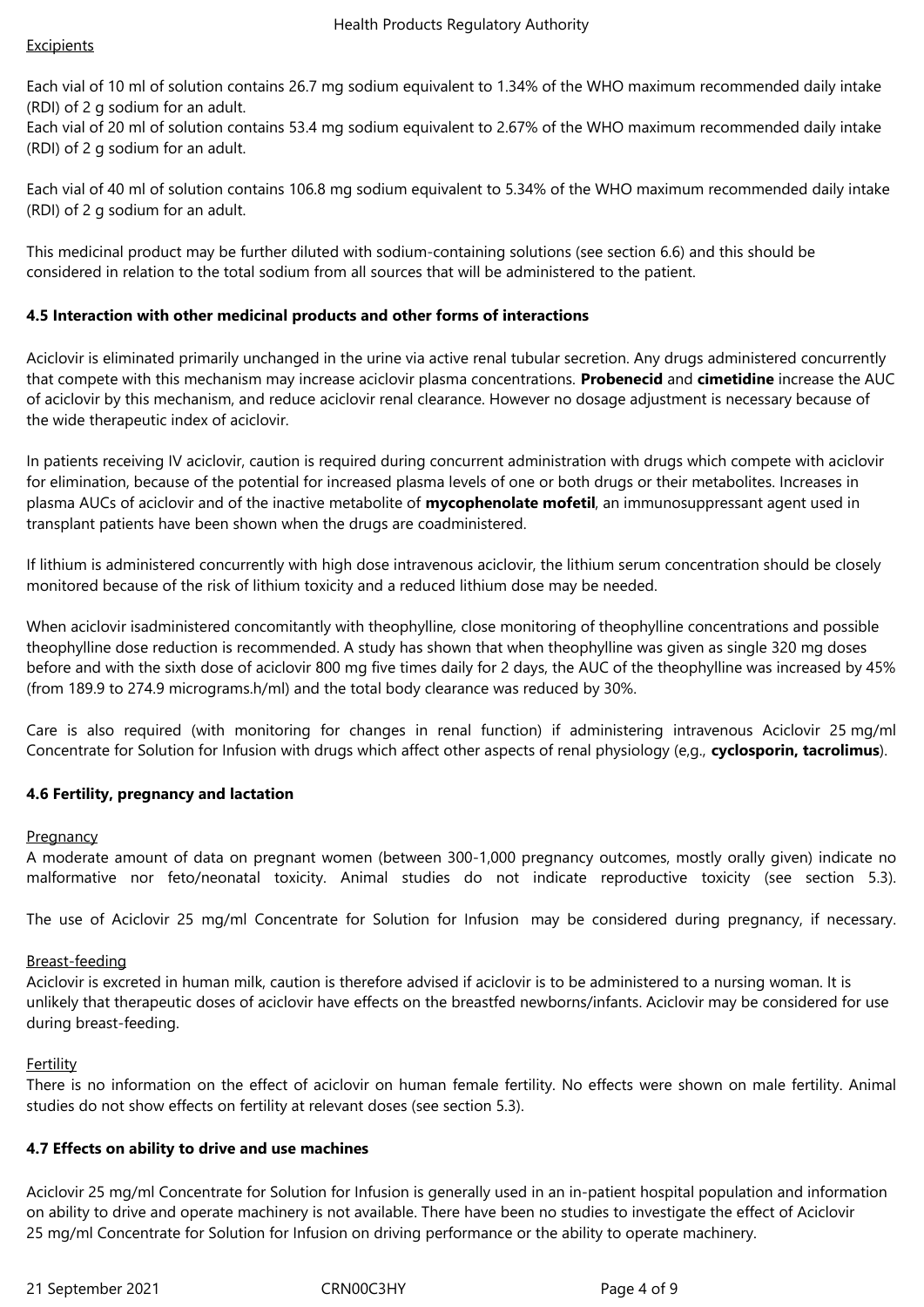## **4.8 Undesirable effects**

The frequency categories associated with the adverse events below are estimates. For most events, suitable data for estimating incidence were not available. In addition, adverse events may vary in their incidence depending on the indication.

The following convention has been used for the classification of undesirable effects in terms of frequency: Very common (>1/10); common (>1/100 to < 1/10); uncommon (>1/1,000 to < 1/100); rare (>1/10,000 to < 1/1,000); very rare (< 1/10,000).

| <b>MedDRA</b><br><b>System Organ</b><br><b>Classes</b>        | <b>Very common</b><br>$>1/10$ , | Common<br>1/100 and<br>< 1/10                                     | <b>Uncommon</b><br>$>1/1,000$ and<br>< 1/100                                            | Rare<br>>1/10,000 | <b>Very rare</b><br>< 1/10,000                                                                                                                                                                                                                        |
|---------------------------------------------------------------|---------------------------------|-------------------------------------------------------------------|-----------------------------------------------------------------------------------------|-------------------|-------------------------------------------------------------------------------------------------------------------------------------------------------------------------------------------------------------------------------------------------------|
| Blood and<br>lymphatic<br>system<br>disorders                 |                                 |                                                                   | decreases in<br>haematological<br>indices (anaemia,<br>thrombocytopenia,<br>leukopenia) |                   | neutropenia                                                                                                                                                                                                                                           |
| Immune system<br>disorders                                    |                                 |                                                                   |                                                                                         |                   | anaphylaxis                                                                                                                                                                                                                                           |
| Psychiatric and<br>nervous system<br>disorders                |                                 |                                                                   |                                                                                         |                   | headache, dizziness, agitation,<br>confusion, tremor, ataxia, dysarthria,<br>hallucinations, psychotic symptoms,<br>convulsions, somnolence,<br>encephalopathy, coma <sup>\$</sup> .<br>Lethargy, paraesthesia, and<br>reversible psychiatric effect. |
| Vascular<br>disorders                                         |                                 | phlebitis                                                         |                                                                                         |                   |                                                                                                                                                                                                                                                       |
| Respiratory,<br>thoracic and<br>mediastinal<br>disorders      |                                 |                                                                   |                                                                                         |                   | dyspnoea                                                                                                                                                                                                                                              |
| Gastrointestinal<br>disorders                                 |                                 | nausea,<br>vomiting                                               |                                                                                         |                   | diarrhoea, abdominal pain                                                                                                                                                                                                                             |
| Hepato-biliary<br>disorders                                   |                                 | reversible<br>increases in<br>liver-related<br>enzymes            |                                                                                         |                   | reversible increases in bilirubin,<br>jaundice, hepatitis                                                                                                                                                                                             |
| Skin and<br>subcutaneous<br>tissue disorders                  |                                 | pruritus,<br>urticaria, rashes<br>(including<br>photosensitivity) |                                                                                         |                   | angioedema                                                                                                                                                                                                                                            |
| Renal and<br>urinary<br>disorders                             |                                 | increases in<br>blood urea and<br>creatinine.*                    |                                                                                         |                   | renal impairment, acute renal failure <sup>+</sup><br>and renal pain <sup>§</sup>                                                                                                                                                                     |
| General<br>disorders and<br>administration<br>site conditions |                                 |                                                                   |                                                                                         |                   | fatique, fever, local inflammatory<br>reactions. <sup>¥</sup>                                                                                                                                                                                         |

 $^{\$}$  The events are generally reversible and usually reported in patients with renal impairment or with other predisposing factors (see section 4.4 Special Warnings and Precautions for Use).

\* Rapid increases in blood urea and creatinine levels are believed to be related to the peak plasma levels and the state of hydration of the patient. To avoid this effect, when administered intravenously the drug should not be given as an intravenous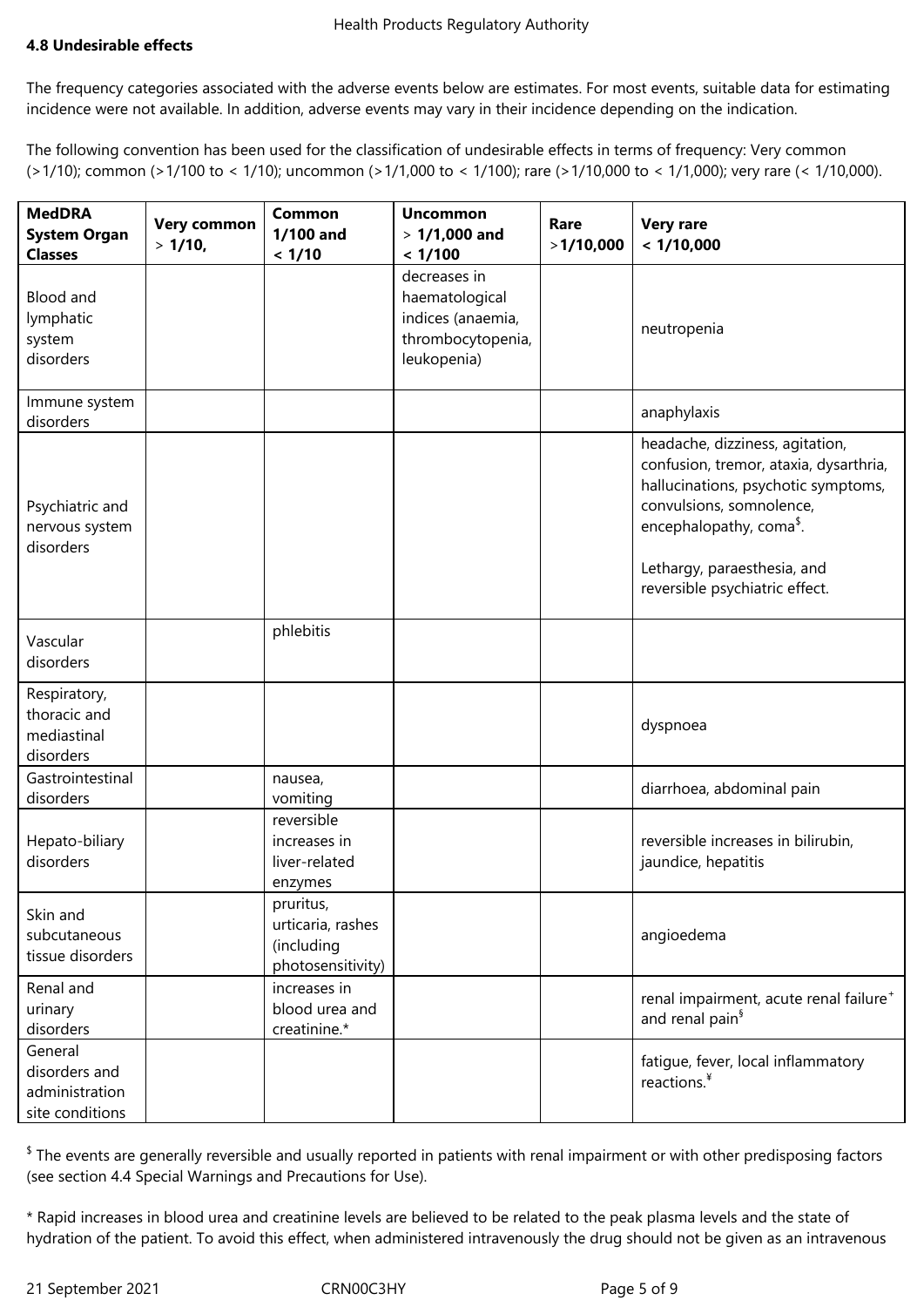<sup>+</sup>Adequate hydration should be maintained. Renal impairment usually responds rapidly to rehydration of the patient and/or dosage reduction or withdrawal of the drug. Progression to acute renal failure, however, can occur in exceptional cases.

§ Renal pain may be associated with renal failure.

¥ Severe local inflammatory reactions sometimes leading to breakdown of the skin have occurred when Aciclovir for infusion has been inadvertently infused into extracellular tissues. In case of high doses thirst has been reported in patients who had been treated previously with Aciclovir.

Other less frequent adverse effects reported in patients receiving therapy with Aciclovir 25 mg/ml Concentrate for Solution for Infusion include:

Skin and subcutaneous disorders: diaphoresis, leukocytoclastic vasculitis, erythema multiforme

Renal and urinary disorders: haematuria

Vascular disorders: hypotension

Blood and lymphatic system disorders: haemolysis In immunocompromised patients also: thrombotic thrombocytopenic purpura/haemolytic uraemic syndrome (sometimes fatal)

Hepatobiliary disorders: hyperbilirubinaemia.

#### Reporting of suspected adverse reactions

Reporting suspected adverse reactions after authorisation of the medicinal product is important. It allows continued monitoring of the benefit/risk balance of the medicinal product. Healthcare professionals are asked to report any suspected adverse reactions via HPRA Pharmacovigilance, Website: www.hpra.ie.

## **4.9 Overdose**

#### Symptoms and Signs

Overdosage of intravenous aciclovir has resulted in elevations of serum creatinine, blood urea nitrogen and subsequent renal failure. Neurological effects including confusion, hallucinations, agitation, seizures and coma have been described in association with overdosage.

#### **Treatment**

Adequate hydration is essential to reduce the possibility of crystal formation in the urine. Patients should be observed closely for signs of toxicity. Haemodialysis significantly enhances the removal of aciclovir from the blood and may, therefore, be considered an option in the management of overdose of this drug.

#### **5 PHARMACOLOGICAL PROPERTIES**

#### **5.1 Pharmacodynamic properties**

Pharmacotherapeutic group: group Anti infective, ATC code: J05AB01

#### Mechanism of action:

Aciclovir is an antiviral agent which is highly active *in vitro* against Herpes simplex virus (HSV) types I and II and *Varicellazoster* virus. Toxicity to mammalian host cells is low.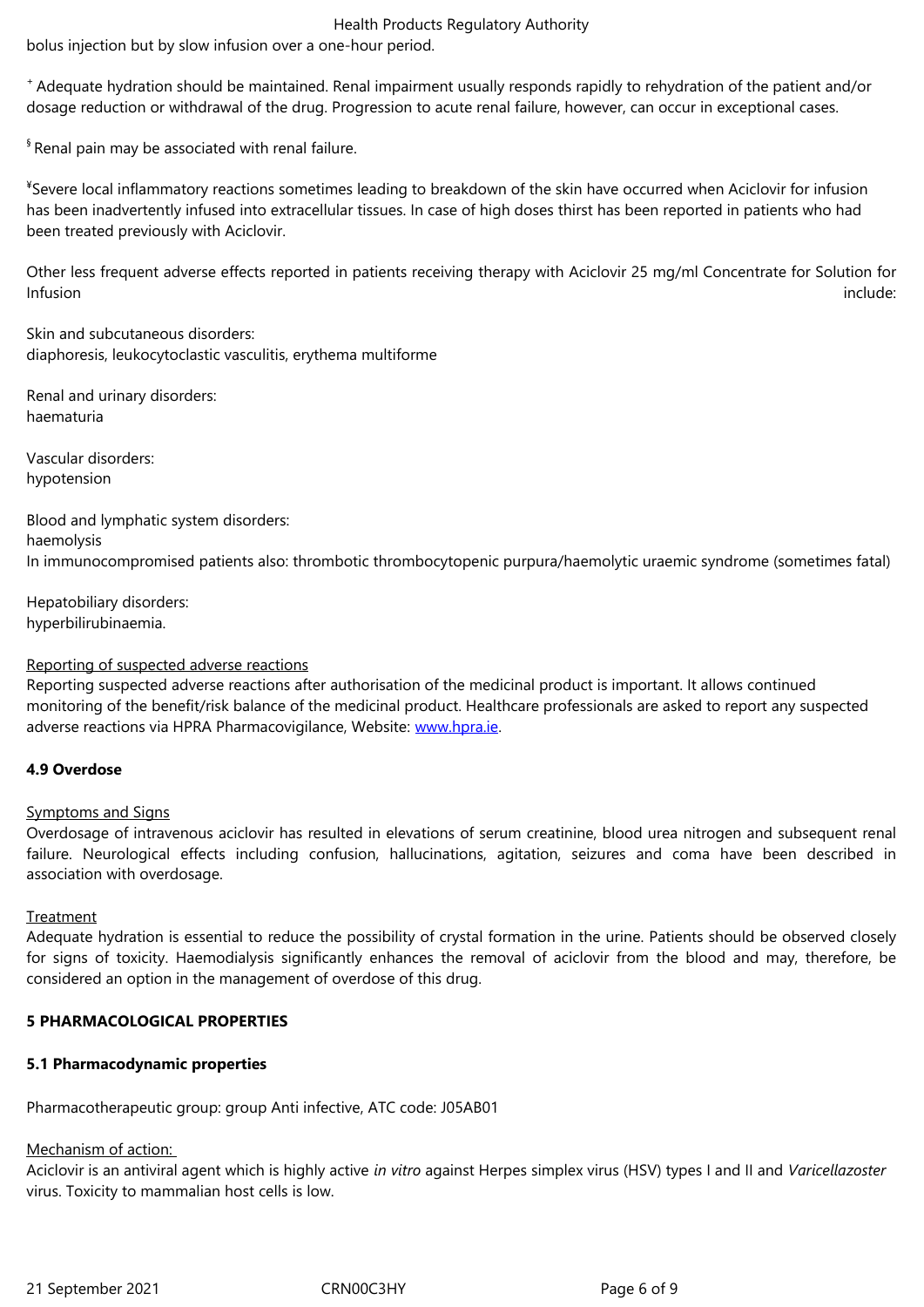#### Health Products Regulatory Authority

Aciclovir is phosphorylated after entry into herpes infected cells to the active compound aciclovir triphosphate. The first step in this process is dependent on the presence of the HSV‑coded thymidine kinase.

Aciclovir triphosphate acts as an inhibitor of and substrate for the herpes specified DNA polymerase preventing further viral DNA synthesis without affecting normal cellular processes.

#### **5.2 Pharmacokinetic properties**

#### Elimination

In adults, the terminal plasma half-life has been determined as about 2.9 hours.

Most of the drug is excreted unchanged in the kidney. Renal clearance of aciclovir is substantially greater than creatinine clearance, indicating that tubular secretion, in addition to glomerular filtration contributes to the renal elimination of the drug.

9‑Carboxymethoxymethylguanine is the only significant metabolite of aciclovir, and accounts for 10-15% of the dose excreted in the urine.

When aciclovir is given one hour after 1 gram of probenecid, the terminal half-life and the area under the plasma concentration time curve, are extended by 18% and 40% respectively.

#### **Absorption**

In adults, mean steady state peak plasma concentrations ( $C_{max}^{ss}$ ) following a one-hour infusion of 2.5 mg/kg, 5 mg/kg and 10 mg/kg were 22.7 micromolar (5.1 microgram/mL), 43.6 micromolar (9.8 microgram/mL) and 92 micromolar (20.7 microgram/mL) respectively. The corresponding trough levels (C<sup>ss</sup><sub>min</sub>) 7 hours later were 2.2 micromolar (0.5 microgram/mL), 3.1 micromolar (0.7 microgram/mL) and 10.2 micromolar (2.3 microgram/mL) respectively. In children over 1 year of age similar mean peak (C<sup>ss</sup><sub>max</sub>) and trough (C<sup>ss</sup><sub>min</sub>) levels were observed when a dose of 250 mg/m<sup>2</sup> was substituted for 5 mg/kg and a dose of 500 mg/m<sup>2</sup> was substituted for 10 mg/kg. In neonates (0 to 3 months of age) treated with doses of 10 mg/kg administered by infusion over a one-hour period every 8 hours the  $C^{ss}$ <sub>max</sub> was found to be 61.2 micromolar (13.8 microgram/mL) and the C<sup>ss</sup><sub>min</sub> to be 10.1 micromolar (2.3 microgram/mL). A separate group of neonates treated with 15 mg/kg every 8 hours showed approximate dose proportional increases, with a  $C_{\text{max}}$  of 83.5 micromolar (18.8 microgram/mL) and  $C_{\text{min}}$  of 14.1 micromolar (3.2 microgram/mL).

The terminal plasma half-life in these patients was 3.8 hours. In the elderly, total body clearance falls with increasing age and is associated with decreases in creatinine clearance although there is little change in the terminal plasma half-life.

In patients with chronic renal failure, the mean terminal half-life was found to be 19.5 hours. The mean aciclovir half-life during haemodialysis was 5.7 hours. Plasma aciclovir levels dropped approximately 60% during dialysis.

In a clinical study in which morbidly obese female patients (n=7) were dosed with intravenous aciclovir based on their actual body weight, plasma concentrations were found to be approximately twice that of normal weight patients (n=5), consistent with the difference in body weight between the two groups.

#### **Distribution**

Cerebrospinal fluid levels are approximately 50% of corresponding plasma levels.

Plasma protein binding is relatively low (9 to 33%) and drug interactions involving binding site displacement are not anticipated.

#### **5.3 Preclinical safety data**

#### **Teratogenicity**

Systemic administration of aciclovir in internationally accepted standard tests did not produce embryotoxic or teratogenic effects in rabbits, rats or mice. In a non-standard test in rats, foetal abnormalities were observed but only following such high subcutaneous doses that maternal toxicity was produced. The clinical relevance of these findings is probably low.

#### **Mutagenicity**

The results of a wide range of mutagenicity tests *in vitro* and *in vivo* indicate that aciclovir is unlikely to pose a genetic risk to man.

21 September 2021 CRN00C3HY Page 7 of 9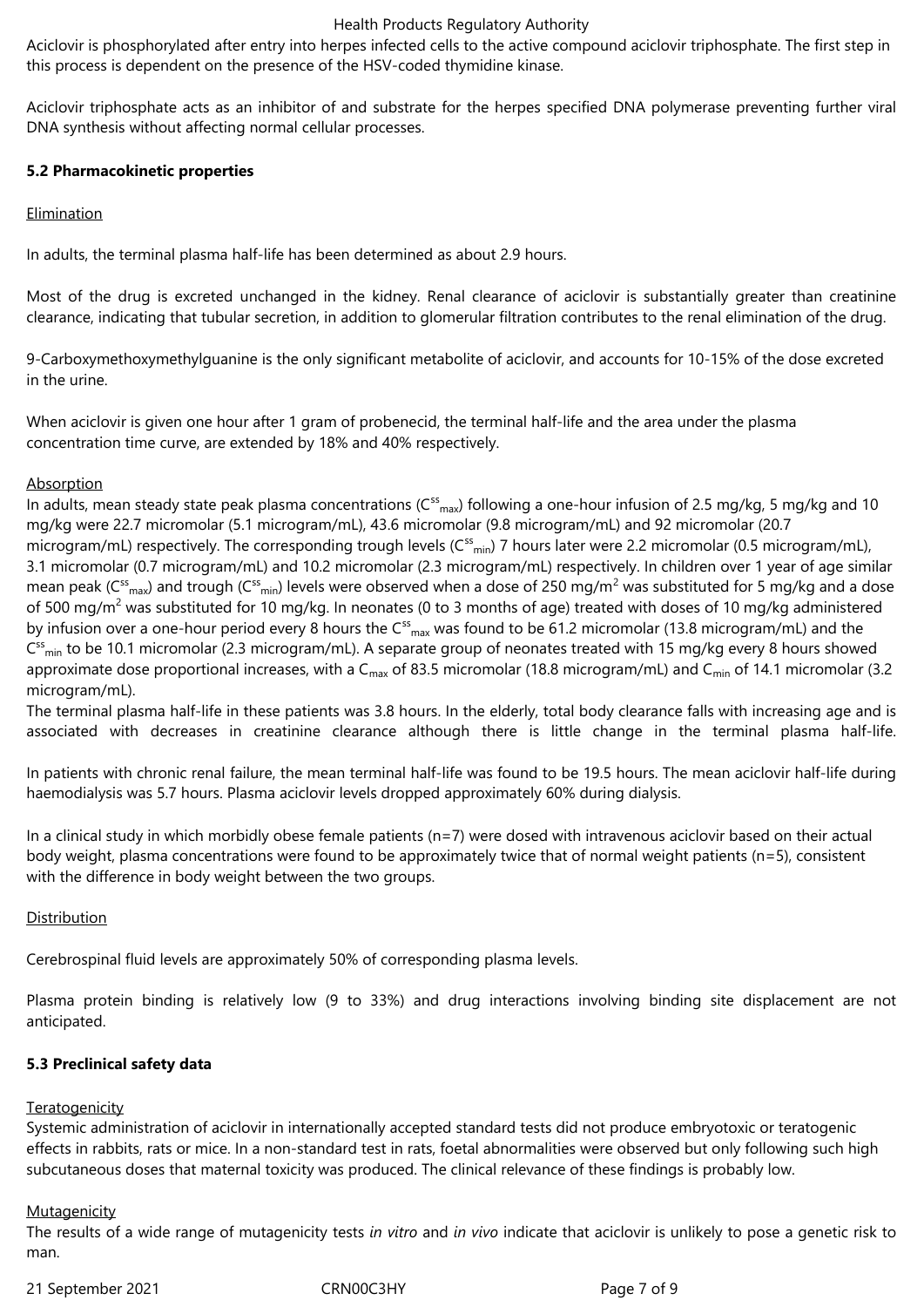## **Carcinogenicity**

Aciclovir was not found to be carcinogenic in long-term studies in the rat and the mouse.

## Fertility

Largely reversible adverse effects on spermatogenesis in association with overall toxicity in rats and dogs have been reported only at doses of aciclovir greatly in excess of those employed therapeutically. Two-generation studies in mice did not reveal any effect of (orally administered) aciclovir on fertility.

## **6 PHARMACEUTICAL PARTICULARS**

### **6.1 List of excipients**

Sodium hydroxide Water for Injections. In the manufacture of the finished product sodium hydroxide and / or hydrochloric acid are used for pH adjustment.

## **6.2 Incompatibilities**

This medicinal product must not be mixed with other medicinal products except those mentioned in section 6.6.

Aciclovir sodium is reported to be incompatible with solutions of amifostine, amsacrine, aztreonam, diltiazem hydrochloride, dobutamine hydrochloride, dopamine hydrochloride, fludarabine phosphate, foscarnet sodium, idarubicin hydrochloride, meropenem, morphine sulphate, ondansetron hydrochloride, pethidine hydrochloride, piperacillin sodium - tazobactam sodium, sargramostim and vinorelbine tartrate.

Do not use bacteriostatic water for injection containing parabens or benzyl alcohol. Biologic or colloidal fluids (e.g. blood products, protein containing solutions) are incompatible with aciclovir sodium.

## **6.3 Shelf life**

As packaged: 2 years.

After dilution: Chemical and physical in-use stability has been demonstrated for 12 hours at 25°C. From a microbiological point of view the product should be used immediately. If not used immediately, in-use storage times and conditions prior to use are the responsibility of the user. When dilution is carried out under validated aseptic conditions, the product may be stored for a maximum of 12 hours at room temperature, below 25°C.

## **6.4 Special precautions for storage**

Do not store above 25°C. Do not refrigerate or freeze.

## **6.5 Nature and contents of container**

Clear, type I glass vials with butyl rubber stopper and an aluminium seal with a plastic 'flip-off' top. Packs of 5 vials (250 mg/10 mL) or (500 mg/20 mL) per carton, and as a single vial (1 g/40 mL) in a carton.

Not all pack sizes may be marketed.

## **6.6 Special precautions for disposal and other handling**

Aciclovir 25 mg/ml Concentrate for Solution for Infusion contains no preservative. Dilution should therefore be carried out immediately before use under full aseptic conditions and any unused solution should be discarded.

Refrigeration is not recommended as precipitation may occur.

21 September 2021 CRN00C3HY Page 8 of 9 For adults, it is recommended that infusion bags containing 100 ml of infusion fluid are used, even when this would give an aciclovir concentration substantially below 0.5% w/v. Thus one 100 ml infusion bag may be used for any dose between 250 mg and 500 mg aciclovir but a second bag must be used for doses between 500 and 1000 mg. Aciclovir 25 mg/ml Concentrate for Solution for Infusion should not be diluted to a concentration greater than 5 mg/ml (0.5%w/v) for administration by infusion.